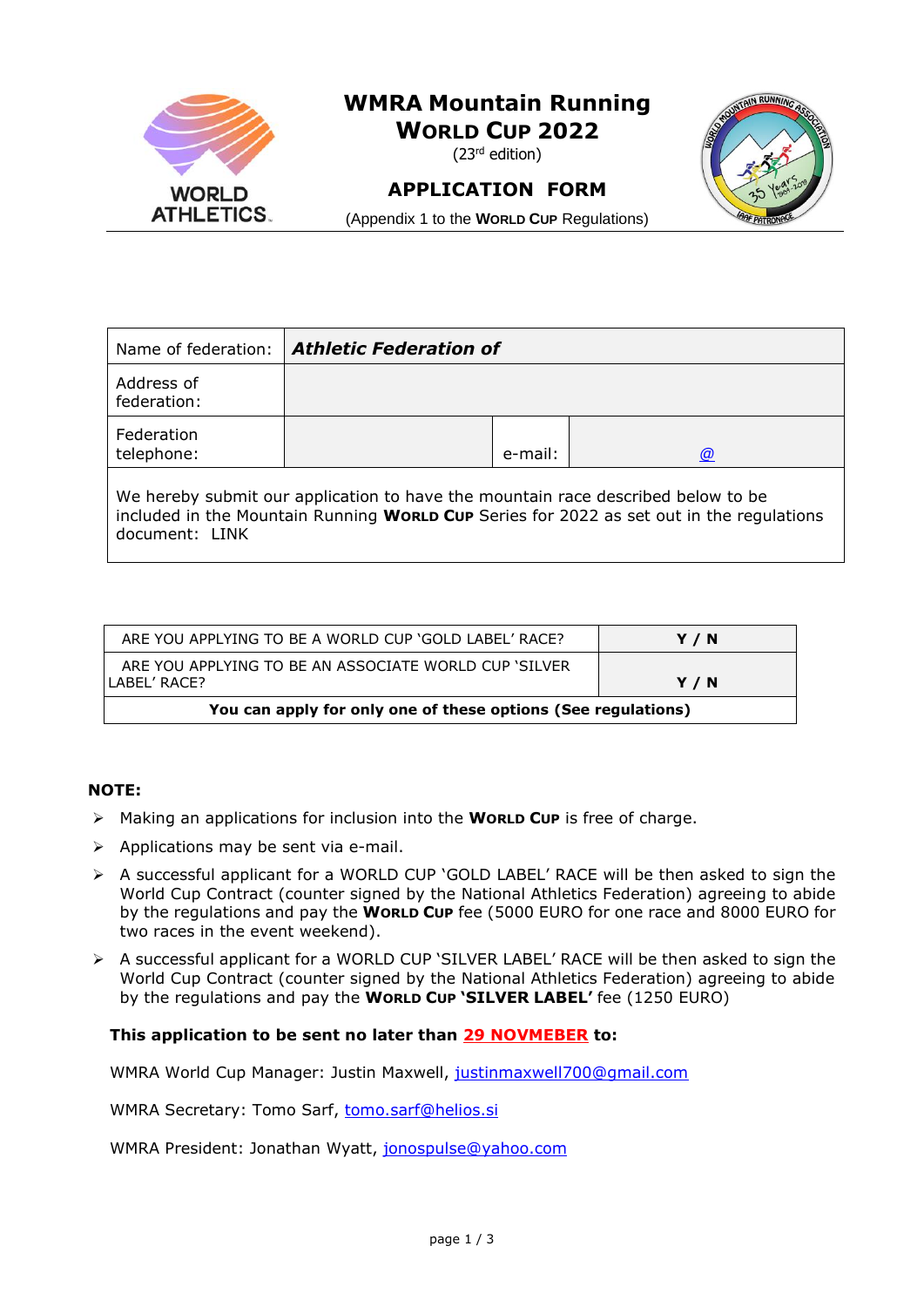# **WMRA Mountain Running WORLD CUP 2022**

## **Event data\***

| <b>NAME</b> of event  |  |                            | (edition / name) |
|-----------------------|--|----------------------------|------------------|
| <b>DATE</b> of event: |  | Possible alternative date: |                  |
| <b>VENUE</b> - Place: |  | Country:                   |                  |
| Web site:             |  |                            |                  |

| <b>ORGANIZER:</b> |         |          | (name of the club) |
|-------------------|---------|----------|--------------------|
| Event director:   | Name:   | Address: |                    |
|                   | Phone:  |          |                    |
|                   | e-mail: |          |                    |
| Contact person 2  | Name:   | Address: |                    |
|                   | Phone:  |          |                    |
|                   | e-mail: |          |                    |

| Application is for 1 WORLD CUP 'GOLD LABEL' race category?   |     |
|--------------------------------------------------------------|-----|
| Fee = $5000$ euro                                            | Y/N |
| Application is for 2 WORLD CUP 'GOLD LABEL' race categories? |     |
| Fee = 8000 euro                                              | Y/N |
| Application is for 1 WORLD CUP 'SILVER LABEL' race?          |     |
| Fee = $1250$ euro                                            | Y/N |
| (You can only apply for one option)                          |     |

| <b>COURSE 1</b><br>(1 race category) |                                        |                  |              |  |                    |
|--------------------------------------|----------------------------------------|------------------|--------------|--|--------------------|
| Length                               |                                        | km               |              |  |                    |
| Total ascent                         |                                        | $\mathbf{m}$     |              |  |                    |
| Total descent                        |                                        | $\mathbf{m}$     |              |  |                    |
| Start: location, altitude            |                                        |                  | $\mathbf{m}$ |  |                    |
| Finish: Location, altitude           |                                        |                  | $\mathbf{m}$ |  |                    |
| Course type                          |                                        |                  |              |  |                    |
| Asphalted road                       |                                        | km               |              |  |                    |
| Macadam/4WD road                     |                                        | km               |              |  |                    |
| Mountain Path                        |                                        | km               |              |  |                    |
| Record times Men/Women               |                                        | h:mm:ss<br>(men) |              |  | h:mm:ss<br>(women) |
| Record holder / year                 |                                        |                  |              |  |                    |
| Attachment:                          | course profile in as .doc or .xls file |                  |              |  |                    |

| Total Course 1 Race<br>Prize money | Men: | <b>EUR</b> | Women: | <b>EUR</b> |
|------------------------------------|------|------------|--------|------------|
| $1st$ prize                        |      | <b>EUR</b> |        | <b>EUR</b> |
| Awarded places $(1 - )$            |      |            |        |            |